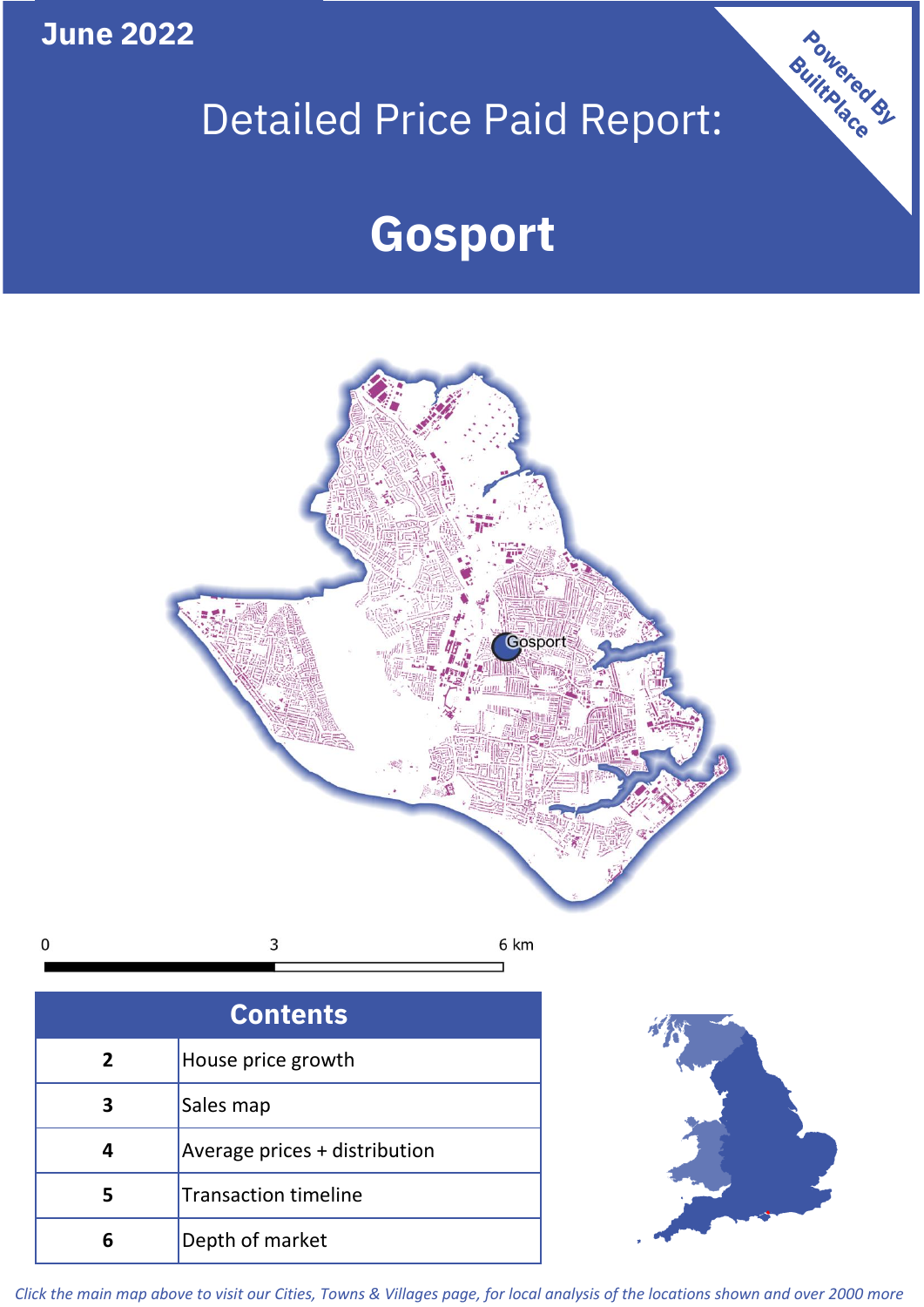### **Headline Data**

|                     | <b>Current level</b> | 3 month  | <b>Annual</b> | '5 vear. | 10 year |
|---------------------|----------------------|----------|---------------|----------|---------|
| <b>House prices</b> | £245,350             | 2.4%     | 11.4%         | 24.6%    | 63.3%   |
| <b>Transactions</b> | 1,442                | $-11.6%$ | 23.0%         | $-1.6%$  | 32.5%   |

## **House Price Growth (April 2022 data)**

#### *Annual Change in House Prices*



House prices in Gosport grew by 11.4% in the 12 months to April 2022 (based on 3-month smoothed data). By comparison national house prices grew by 10.7% and prices in the South East grew by 11.5% over the same period.

Gosport house prices are now 54.7% above their previous peak in 2007, compared to +60.7% for the South East and +52.9% across England.



#### *Year-To-Date Change in House Prices, December to April*

Local prices have grown by 4.3% in 2022 so far, compared to growth of 0.5% over the same period last year.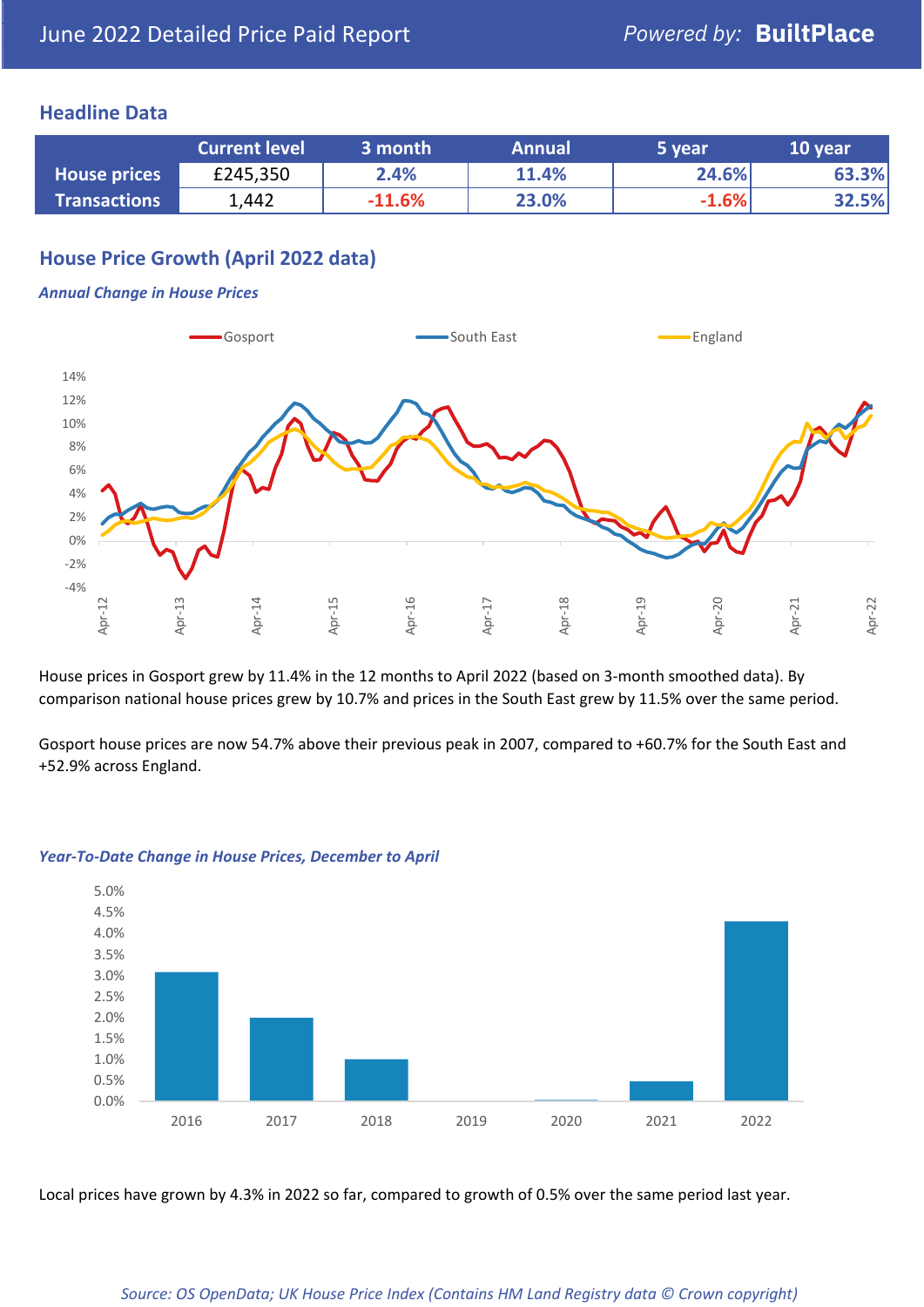## **House Price Map**

*12 months to April 2022*



*Each point is one postcode, coloured by the average value relative to all sales in this local authority (price bands are LA-specific quintiles).*

| Min      | <b>Max</b> |                            |
|----------|------------|----------------------------|
| Up to    | £158,000   | 1st quintile / lowest 20%  |
| £158,000 | £207,000   | 2nd quintile               |
| £207,000 | £246,000   | 3rd quintile               |
| £246,000 | £314,000   | 4th quintile               |
| £314,000 | and over   | 5th quintile / highest 20% |

## **Map Key**

*Source: OS OpenData; UK House Price Index (Contains HM Land Registry data © Crown copyright)*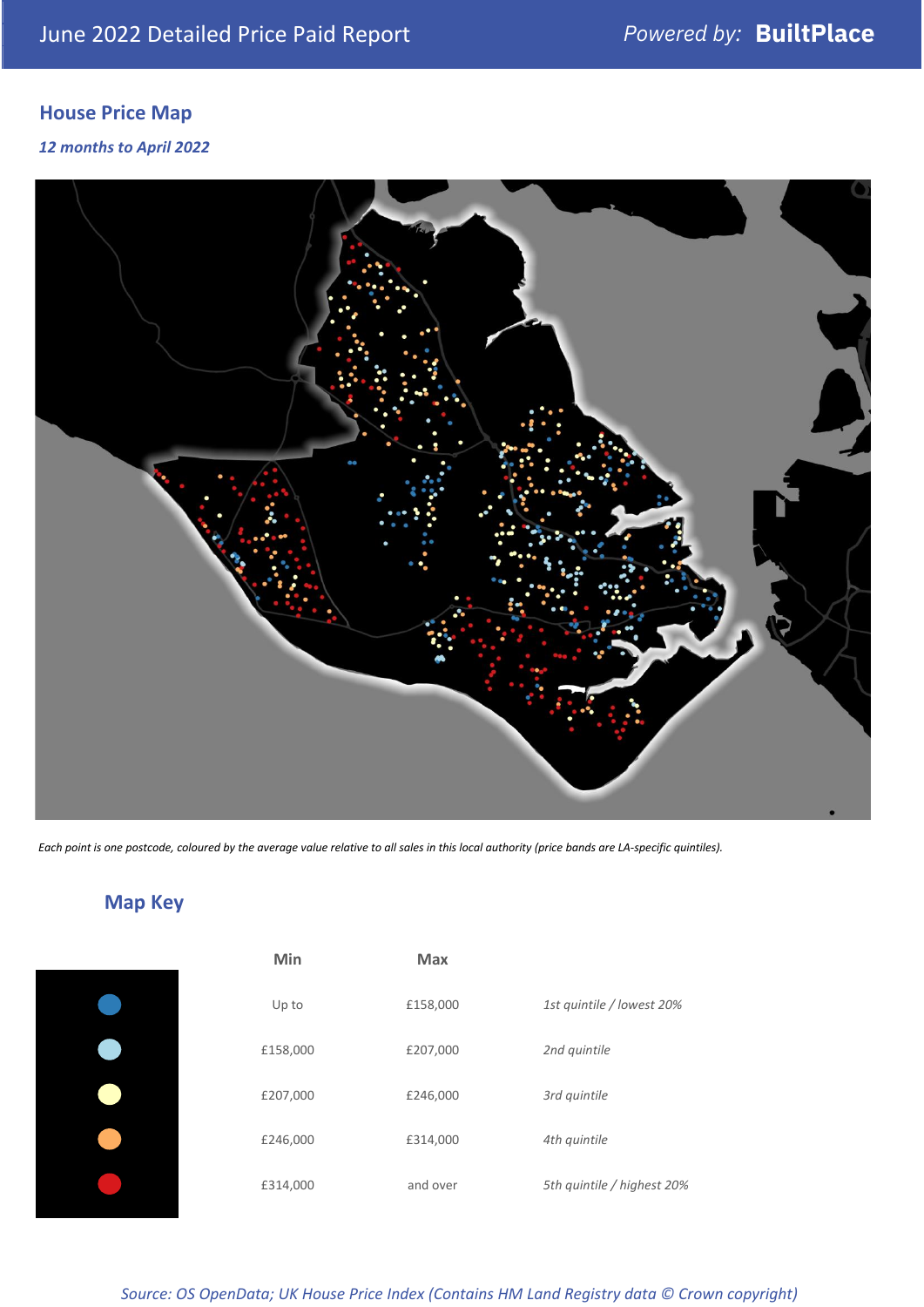## **Average House Price by Property Type**

#### *12 months to April 2022*



|                 | <b>New</b>           | <b>Second hand</b> |  |  |
|-----------------|----------------------|--------------------|--|--|
| <b>Flat</b>     | £393,278             | £162,370           |  |  |
| <b>Terraced</b> | No recorded<br>sales | £227,470           |  |  |
| Semi-detached   | No recorded<br>sales | £288,650           |  |  |
| <b>Detached</b> | No recorded<br>sales | £449,124           |  |  |

## **House Price Distribution by Year**

*All properties, by price band and calendar year (2020 = year to date)*

|                    | 1997 | 2002 | 2007 | 2012 | 2017 | 2019 | 2020 |
|--------------------|------|------|------|------|------|------|------|
| <b>Under £100k</b> | 94%  | 49%  | 12%  | 11%  | 4%   | 3%   | 4%   |
| £100-200k          | 6%   | 42%  | 65%  | 67%  | 47%  | 34%  | 31%  |
| £200-300k          | 0%   | 8%   | 16%  | 15%  | 33%  | 40%  | 39%  |
| £300-400k          | 0%   | 1%   | 5%   | 5%   | 10%  | 14%  | 14%  |
| £400-500k          | 0%   | 0%   | 1%   | 1%   | 4%   | 4%   | 6%   |
| £500k-1m           | 0%   | 0%   | 1%   | 1%   | 2%   | 4%   | 6%   |
| £1-2m              | 0%   | 0%   | 0%   | 0%   | 0%   | 0%   | 0%   |
| <b>Over £2m</b>    | 0%   | 0%   | 0%   | 0%   | 0%   | 0%   | 0%   |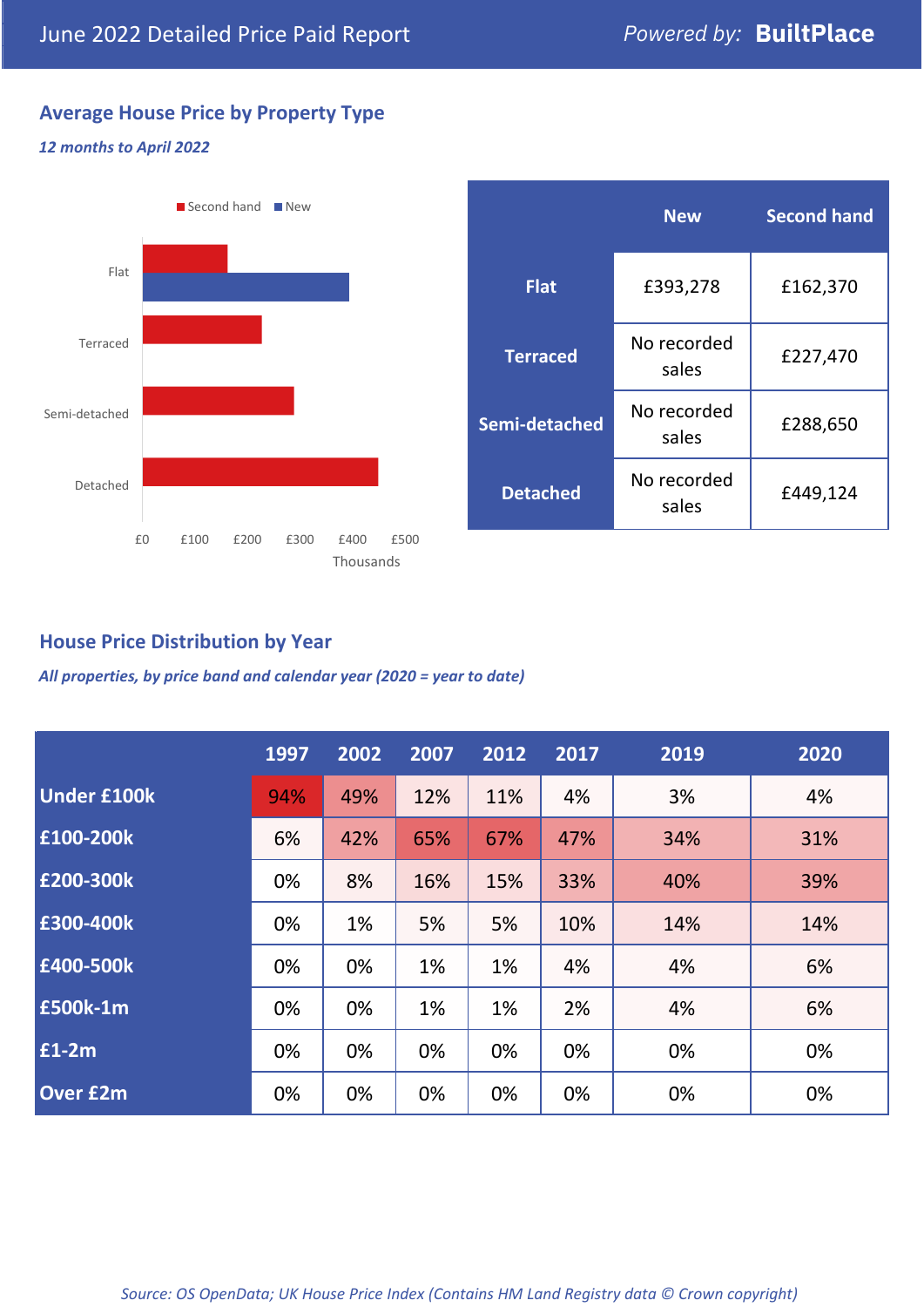## **Transactions (February 2022 data)**

*Annual Transactions, Indexed (2001-05 average = 100)*



There were 1,442 transactions in Gosport during the 12 months to February 2022. This is 64% of the average from 2001- 05 and suggests activity is significantly below pre-downturn levels.

Transactions in Gosport have fallen by 14.4% since 2014, compared to changes of -9.9% for South East and -7.7% for England.



#### *Cash and New Build Sales as % of Total, by Year*

*Note: The data on this page EXCLUDES transactions identified as transfers under a power of sale/repossessions, buy-to-lets (where they can be identified by a mortgage), and transfers to non-private individuals - i.e. it comprises only Land Registry 'A' data.*